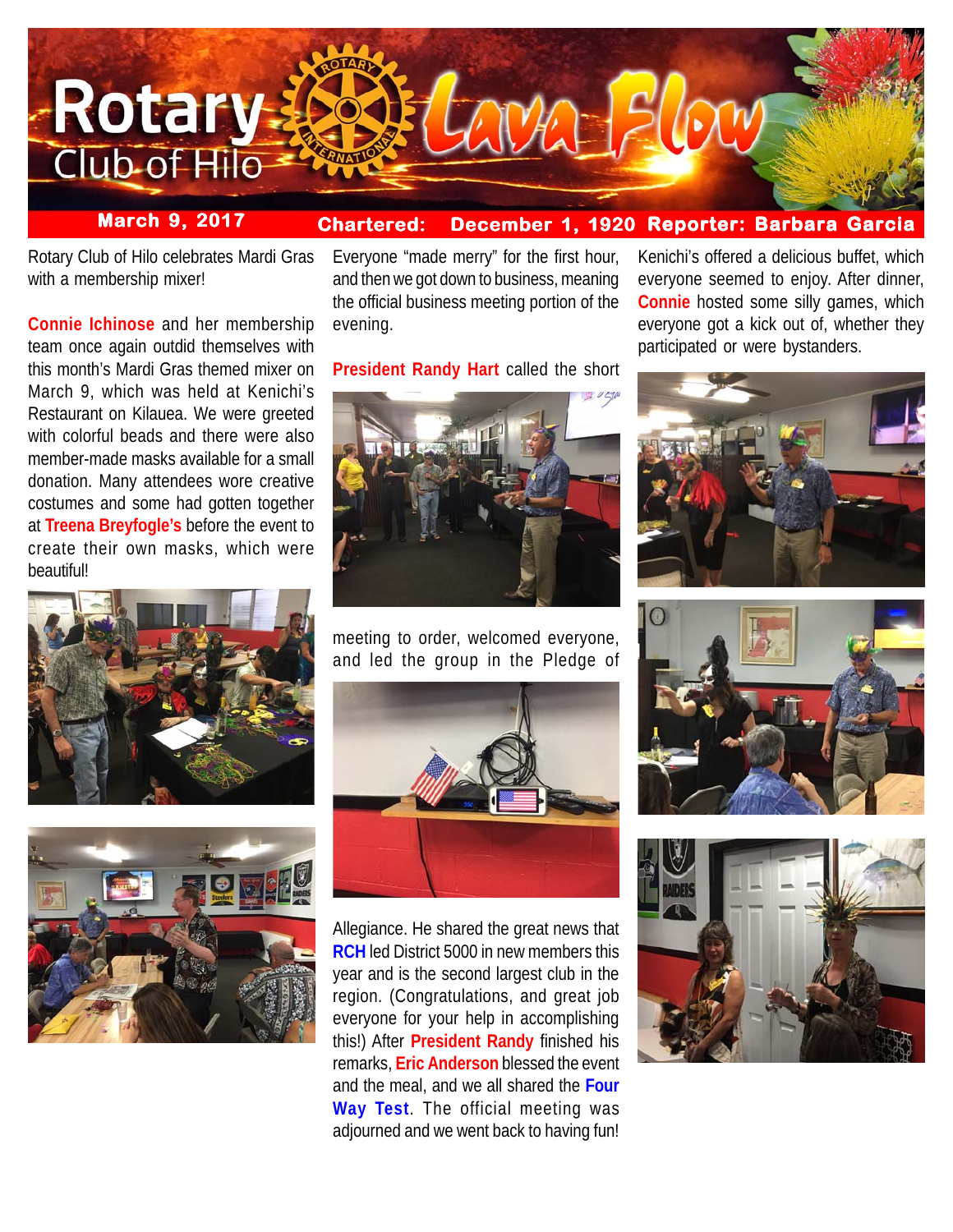## *Birthdays:*

**Bob Fujimoto** March 6 **Helene Tajiri** March 25

## *Club Anniversary:*

**Cindy Boots** March 7, 1997 (20) **Tom Brown** March 17, 1989 (28) **Naomi Menor** March 18, 1988 (29) **Tammy Silva** March 23, 2012 (5) **Chris Tamm** March 24, 1995 (22) **Helene Tajiri** March 25, 1994 (23) **Donnie Demuth** March 27, 2015 (2) **Gail Takaki** March 28, 2008 (9)

## *Wedding Anniversary:*

**Sam & Sandy Wallis** March 1 (48) **Charlene & Amos Meyers** March 7 (46) **Mitchell & Karen Dodo** March 12 (12) **Jim Cheney & Xia Ying Sun** March 18 (12) **Jerry & Sandy Watanabe** March 19 (28) **Helene & Harvey Tajiri** March 23 (49)

## *Announcements:*

 **March 23 - Chili Cook-Off - AJA Hall March 24 - No Meeting March 31 - Dr. Lisa Keith - Rapid Ohia Death April 1 - Heart Walk - (Kerry Glass) April 7 - Marcia Prose - Child Abuse Month April 15 - Rotary Cleanup Day (Wally Wong) April 28 - Barbara Garcia - Keola Magazine May 5 - Chris Tamm - Borneo**

- President **Randy Hart**
- Past President **Wally Wong**
- President Elect **Steve Handy**
- Vice President **Mitch Dodo**
- Secretary **Treena Breyfogle**
- Treasurer **Corey Kawamoto**
- Sergeant at Arms **Dirk Yoshina**
- 
- Membership **Connie Ichinose**
- Public Relations **Marcia Prose**
- International Service **Stew Hussey**
- Community Service **Reese Mates**
- Vocational Service **Cindy Boots**
- Club Service **Kui Costa**
- New Generations **Gail Takaki**

- Hilo Rotary Club Foundation **Lisa Rantz**
- The Rotary Foundation **Kerry Glass**
- Hawaii Rotary Youth Foundation **Mitchell**

# The first game was with a fruit roll-up. The **Marcia Prose** and **Treena Breyfogle** were







contestants unrolled the roll-up, put one end in their mouth, and the race was on to see who could pull the rest of the roll-up into their mouths the fastest without using their hands. **Kathleen McGilvray** and her partner **Doug**, along with **Dirk Yoshina** were the winners. All the contestants enjoyed their mouthful!





recruited for the second game. They had to knock bottles and cans off a table with "demolition balls" that were tied to their backsides! Laughter ensued, as the ladies battled each other to see who could knock more items off the table in a shorter amount of time. **Treena** won this one, but not by much.





## Photographer: **Bob Hanley**